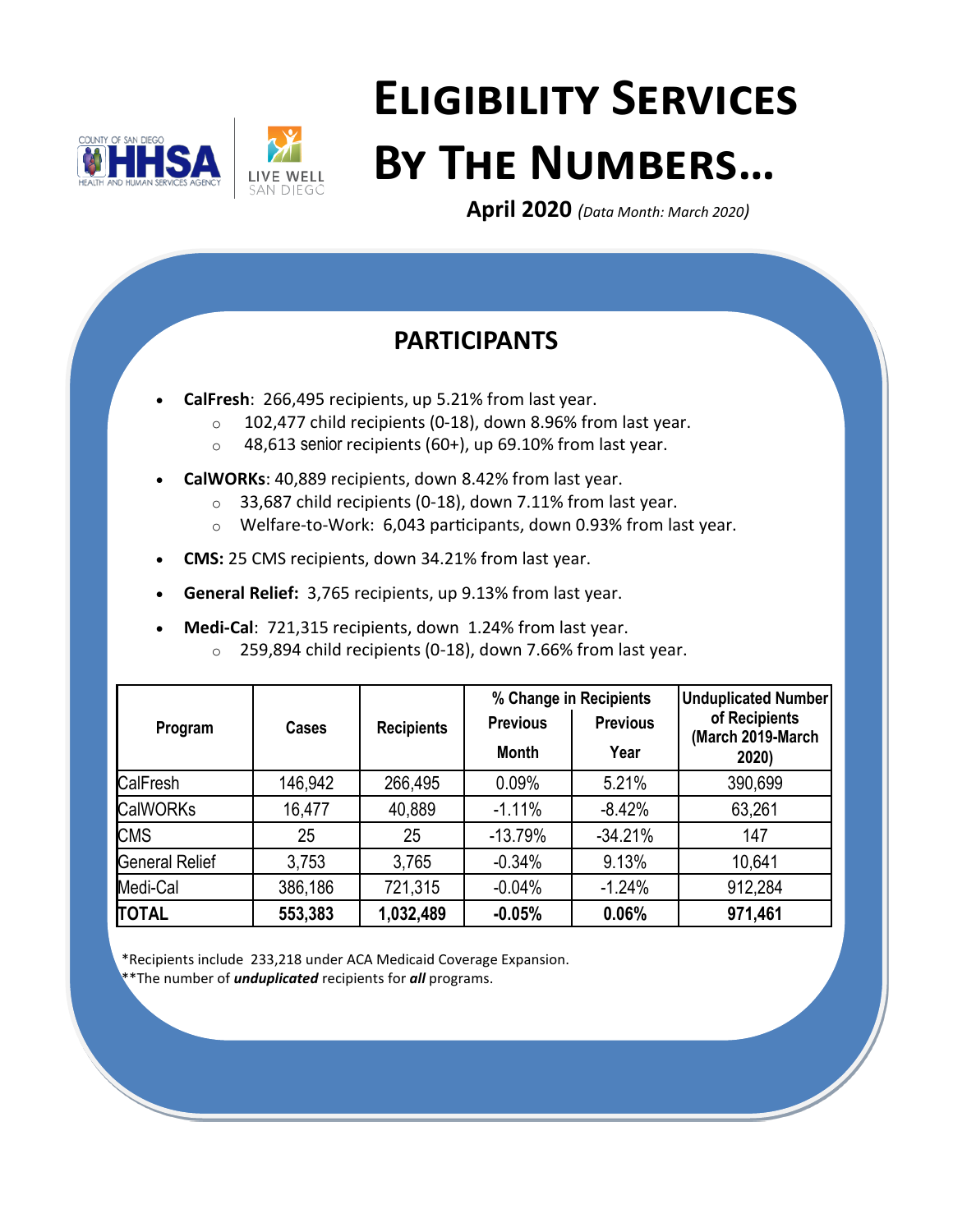## **PROCESSING**

| <b>Applications Registered</b> |                   |             | <b>Renewals Generated</b> |                   |             |  |
|--------------------------------|-------------------|-------------|---------------------------|-------------------|-------------|--|
| Program                        | <b>March 2020</b> | <b>FYTD</b> | Program                   | <b>March 2020</b> | <b>FYTD</b> |  |
| CalFresh                       | 16,613            | 126,673     | CalFresh                  | 6,259             | 58,131      |  |
| <b>CalWORKs</b>                | 2,262             | 20,718      | <b>CalWORKs</b>           | 1,560             | 12,615      |  |
| <b>CMS</b>                     | 298               | 4,473       | <b>CMS</b>                | 14                | 112         |  |
| <b>General Relief</b>          | 1,790             | 17,598      | <b>General Relief</b>     | 142               | 1,226       |  |
| Medi-Cal                       | 14,047            | 138,263     | Medi-Cal                  | 36,831            | 320,763     |  |
| <b>Total</b>                   | 35,010            | 307,725     | Total                     | 44,806            | 392,847     |  |

| <b>Applications Registered</b> |                   |             |  | <b>Renewals Generated</b> |                   |             |  |
|--------------------------------|-------------------|-------------|--|---------------------------|-------------------|-------------|--|
| Program                        | <b>March 2020</b> | <b>FYTD</b> |  | Program                   | <b>March 2020</b> | <b>FYTD</b> |  |
| Fresh                          | 16,613            | 126,673     |  | CalFresh                  | 6,259             | 58,131      |  |
| WORKs                          | 2,262             | 20,718      |  | <b>CalWORKs</b>           | 1,560             | 12,615      |  |
| S                              | 298               | 4,473       |  | <b>CMS</b>                | 14                | 112         |  |
| าeral Relief                   | 1,790             | 17,598      |  | <b>General Relief</b>     | 142               | 1,226       |  |
| di-Cal                         | 14,047            | 138,263     |  | Medi-Cal                  | 36,831            | 320,763     |  |
|                                | 35,010            | 307,725     |  | Total                     | 44,806            | 392,847     |  |
|                                |                   |             |  |                           |                   |             |  |

| <b>Periodic Reports Generated</b> |                   |             |  |                   | <b>Documents Imaged</b> |
|-----------------------------------|-------------------|-------------|--|-------------------|-------------------------|
| Program                           | <b>March 2020</b> | <b>FYTD</b> |  | <b>March 2020</b> | <b>FYTD</b>             |
| CalFresh                          | 13,985            | 106,686     |  | 466,619           | 4,565,948               |
| <b>CalWORKs</b>                   | 855               | 7,690       |  |                   | <b>Tasks Created</b>    |
| <b>General Relief</b>             | 2,314             | 18,370      |  | <b>March 2020</b> | <b>FYTD</b>             |
| Medi-Cal                          | 22                | 261         |  | 371,183           | 3,381,468               |
| <b>Total</b>                      | 17,176            | 133,007     |  |                   |                         |
|                                   |                   |             |  |                   |                         |

| <b>Documents Imaged</b> |             |  |  |  |  |
|-------------------------|-------------|--|--|--|--|
| <b>March 2020</b>       | <b>FYTD</b> |  |  |  |  |
| 466,619                 | 4,565,948   |  |  |  |  |
| <b>Tasks Created</b>    |             |  |  |  |  |
| <b>March 2020</b>       | <b>FYTD</b> |  |  |  |  |
| 371,183                 | 3,381,468   |  |  |  |  |
|                         |             |  |  |  |  |

## **ACCESS CUSTOMER SERVICE CENTER**

| <b>Customer Service</b>                                                         |         |         |         |           |  |  |  |
|---------------------------------------------------------------------------------|---------|---------|---------|-----------|--|--|--|
| <b>March 2019</b><br><b>March 2020</b><br><b>FYTD</b><br>Change<br><b>Month</b> |         |         |         |           |  |  |  |
| Total Calls                                                                     | 123,719 | 189,688 | 65,969  | 1,135,229 |  |  |  |
| Abandoned                                                                       | 8,449   | 15,910  | 7.461   | 86,635    |  |  |  |
| Average Wait Time                                                               | 7:46    | 7:09    | $-0:37$ | 8:14      |  |  |  |

| <b>Community Based Organization (CBO)</b>                                |       |       |         |        |  |  |  |
|--------------------------------------------------------------------------|-------|-------|---------|--------|--|--|--|
| March 2020<br><b>FYTD</b><br><b>March 2019</b><br><b>Month</b><br>Change |       |       |         |        |  |  |  |
| <b>Total Calls</b>                                                       | 6,330 | 6,584 | 254     | 60,132 |  |  |  |
| Abandoned                                                                | 517   | 172   | $-345$  | 4,009  |  |  |  |
| Average Wait Time                                                        | 4:54  | 2.22  | $-2:32$ | 6:07   |  |  |  |

| <b>Emails Received</b>           |        |  |  |  |
|----------------------------------|--------|--|--|--|
| <b>FYTD</b><br><b>March 2020</b> |        |  |  |  |
| 4.976                            | 47,415 |  |  |  |

## **FAMILY RESOURCE CENTER VISITS**

| <b>Month</b>                | <b>March 2019</b> | <b>March 2020</b> | Change     | <b>FYTD</b> |
|-----------------------------|-------------------|-------------------|------------|-------------|
| <b>Total Tickets Issued</b> | 78.993            | 43.236            | $-82.70\%$ | 730,893     |
| Average Wait Time (min.)    | 13.97             | 14.96             | 0.99       |             |